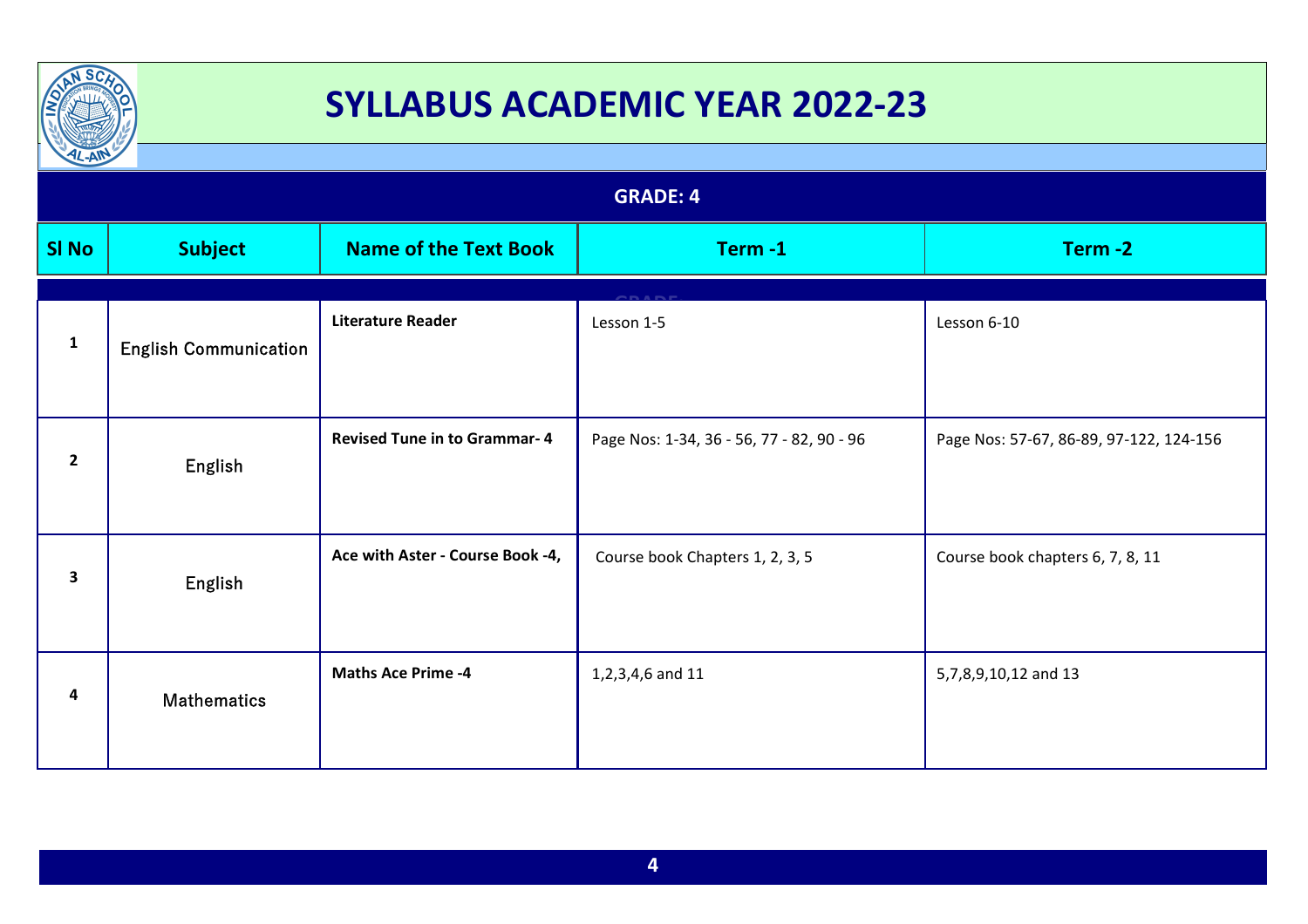

| $\frac{1}{2}$           |                             |                                   |                              |                                             |
|-------------------------|-----------------------------|-----------------------------------|------------------------------|---------------------------------------------|
|                         | <b>GRADE: 4</b>             |                                   |                              |                                             |
| <b>SI No</b>            | <b>Subject</b>              | <b>Name of the Text Book</b>      | Term-1                       | Term-2                                      |
|                         |                             |                                   |                              |                                             |
| 5                       | <b>Science</b>              | <b>Expanded Universal Science</b> | $1 - 6$                      | $7 - 13$                                    |
| 6                       | <b>Social Science</b>       | <b>New Longman Vistas -4</b>      | 1, 2, 3, 15, 4, 5, 6, 11     | 7, 8, 13, 16, 9, 10, 14, 17, 19, 22         |
| $\overline{\mathbf{z}}$ | <b>General Knowledge</b>    | New General Knowledge Book -4     | Chapters: 1 - 20             | Chapters: 23 - 41                           |
| 8                       | <b>General Arabic (MOE)</b> | العربية تجمعنا                    | Book -1 Lessons: 1,2,3,4,6,8 | Book -2 Lessons: 1,3,6 Bo -3 Lessons: 1,3,4 |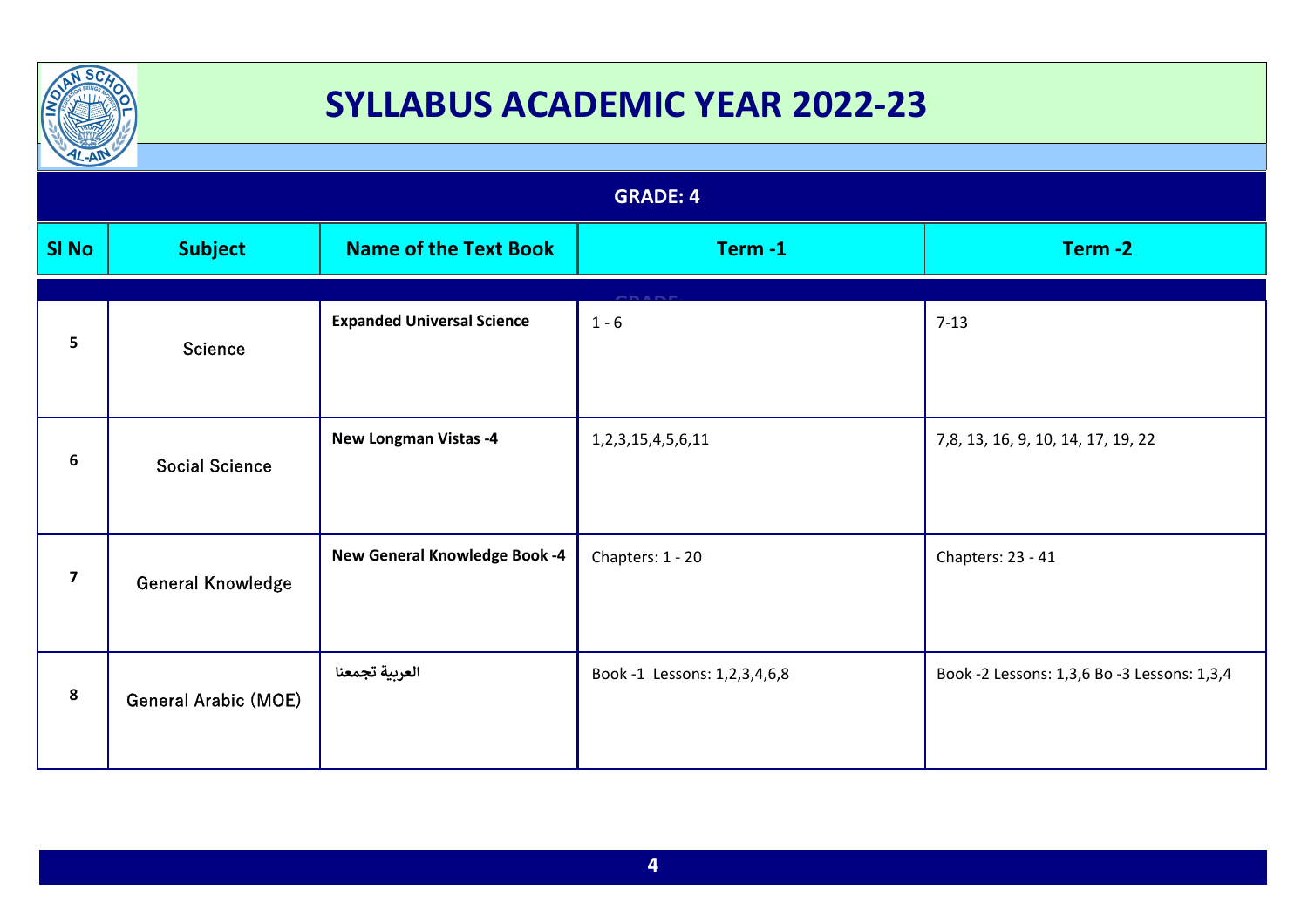

| $\mu$ -All      |                           |                                                                                                  |                                                                                  |                                                                                     |
|-----------------|---------------------------|--------------------------------------------------------------------------------------------------|----------------------------------------------------------------------------------|-------------------------------------------------------------------------------------|
| <b>GRADE: 4</b> |                           |                                                                                                  |                                                                                  |                                                                                     |
| <b>SI No</b>    | <b>Subject</b>            | <b>Name of the Text Book</b>                                                                     | Term-1                                                                           | Term-2                                                                              |
|                 |                           |                                                                                                  |                                                                                  |                                                                                     |
| 9               | <b>UAE Social Studies</b> | <b>UAE Social Studies Our UAE, Our</b><br>World: Understanding Our past,<br>present, and future. | Vol 1: Lessons: 1 to 10 Vol 2: Lessons 1-5                                       | Vol 2: Lessons: 6 - 10, Vol 3: Lessons: 1 - 10                                      |
| 10              | <b>Moral Education</b>    | moral education                                                                                  | Volume 1 Unit 1 and Unit 2                                                       | Volume 2 Unit 3 and Unit 4                                                          |
| 11              | <b>Islamic Studies</b>    | Qura`n                                                                                           | SuratAl- A`laSurat At-Tariq, Surat At-<br>Muthaffifin                            | Surat Al-BurujSurat At-Muthaffifin Surat Al-<br>Inshiqaq                            |
| 12              | <b>Islamic Studies</b>    | <b>Islamic Education -4</b>                                                                      | Unit:1 Lesson: 3Lesson: 5Unit:<br>2Lesson: 1Lesson 4Unit: 3<br>Lesson:1Lesson: 5 | Unit: 4 Lesson: 1Lesson: 4Lesson:<br>6Unit: 5Lesson: 4Unit: 6 Lesson:<br>3Lesson: 6 |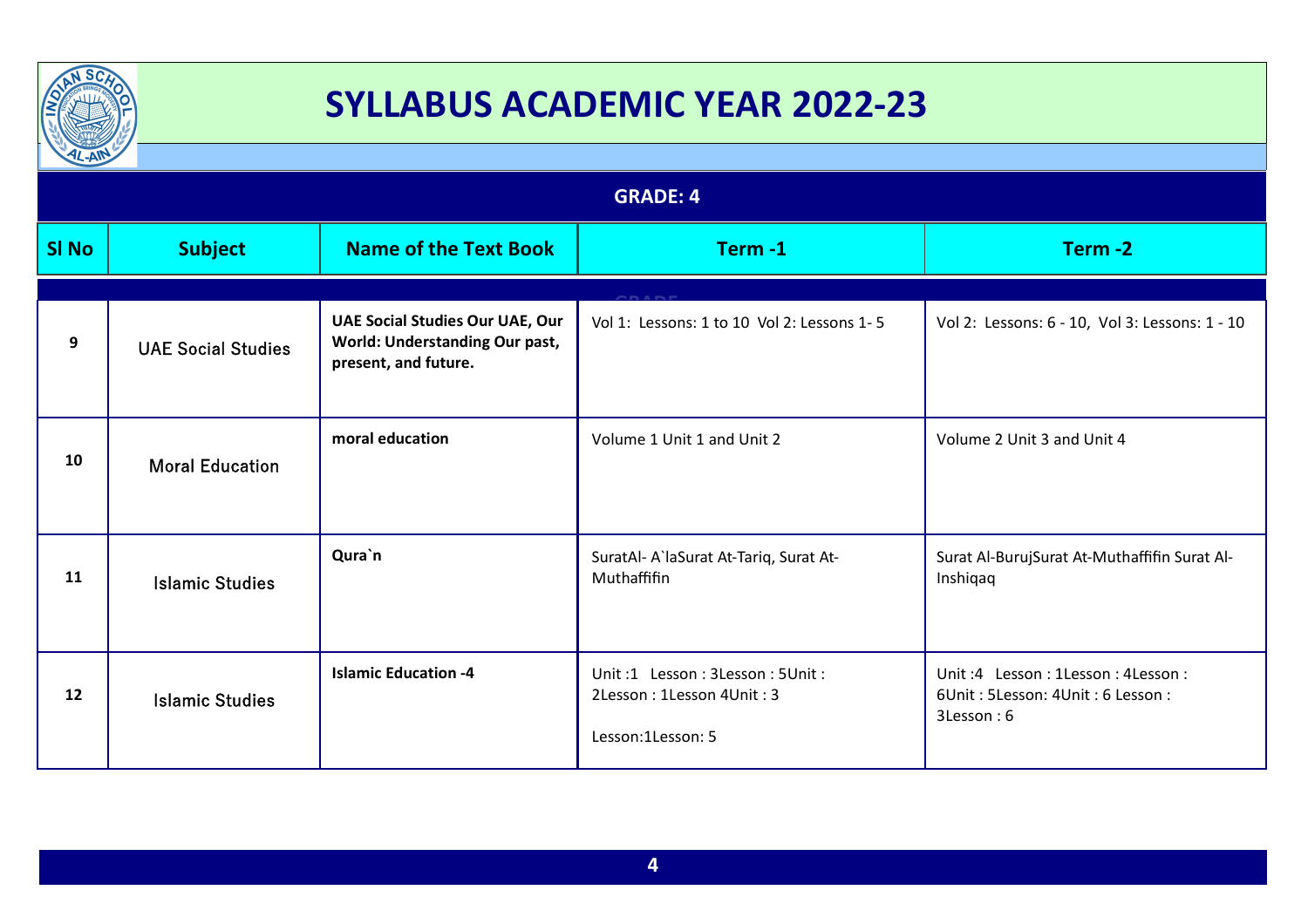

| $12 - A$        |                               |                              |                                               |                                                                                        |
|-----------------|-------------------------------|------------------------------|-----------------------------------------------|----------------------------------------------------------------------------------------|
| <b>GRADE: 4</b> |                               |                              |                                               |                                                                                        |
| <b>SI No</b>    | <b>Subject</b>                | <b>Name of the Text Book</b> | Term-1                                        | Term-2                                                                                 |
|                 |                               |                              |                                               |                                                                                        |
| 13              | Hindi                         | Gunjan Hindi Paathmaala-4    | L-1,3,4,5,7 (2,8,9reading)                    | L-10,11,12,16 (13,14,15quiz,presentation)                                              |
| 14              | Malayalam                     | Priya Malayalam - 4          | 1,2,4,6,7                                     | 10, 11, 14, 15, 16                                                                     |
| 15              | Art & Craft                   | My Book of Art and Craft -4  | Lesson-1,2,3,5,6,7,10,11,12,13,15,16,17,19,20 | Lesson-<br>21, 22, 23, 24, 25, 26, 27, 28, 29, 31, 32, 33, 35, 36, 3<br>$\overline{7}$ |
| 16              | <b>Information Technology</b> | <b>Click Code Connect -4</b> | 2,3,5                                         | 6, 8, 9                                                                                |